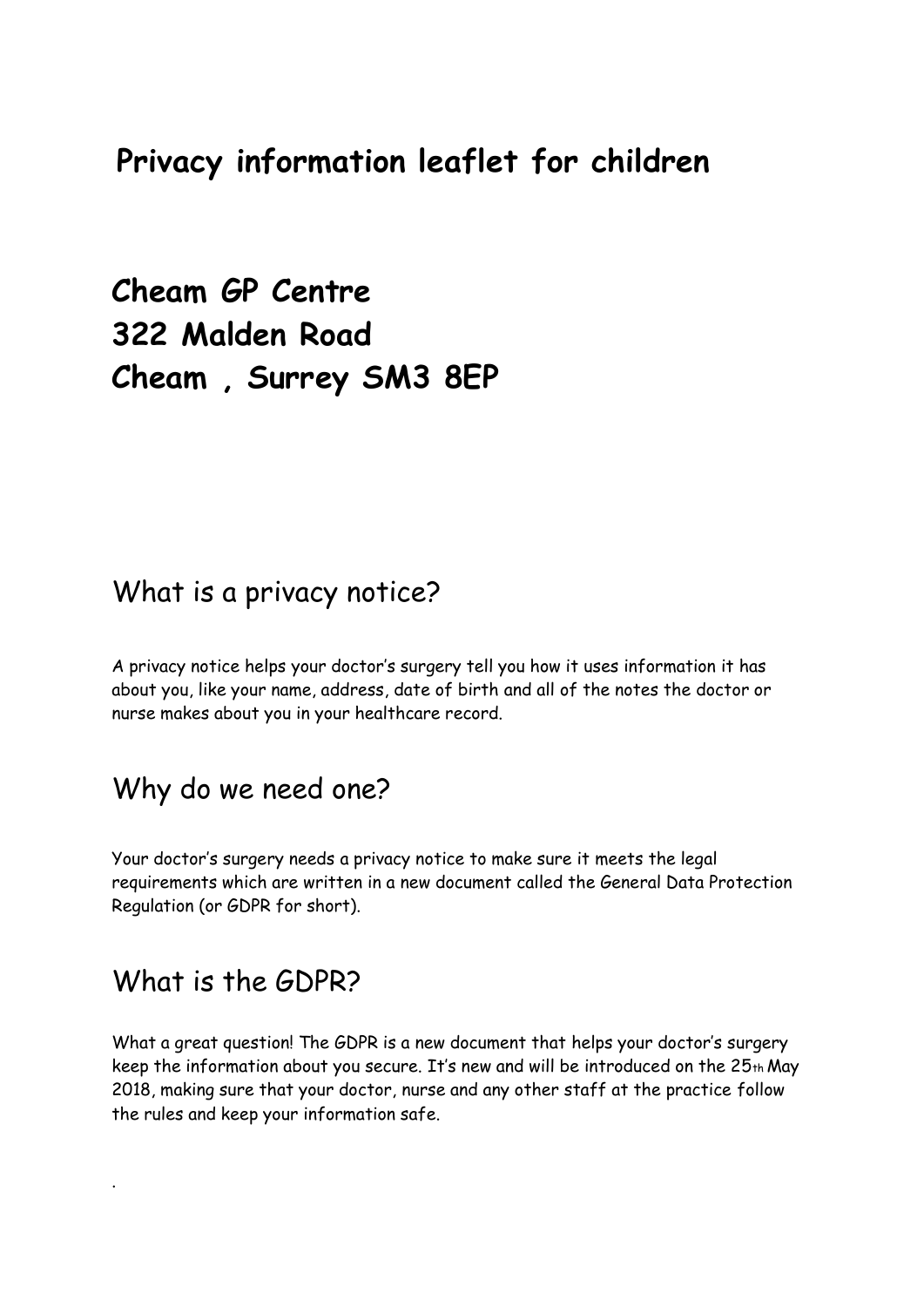## How do you know about our privacy notice?

At your surgery, we have posters in our waiting room and leaflets to give to children and adults and we also have lots of information about privacy on our website, telling you how we use the information we have about you.

# What information do we collect about you?

Don't worry; we only collect the information we need to help us keep you healthy – such as your name, address, information about your parents or guardians, records of appointments, visits, telephone calls, your health record, treatment and medicines, test results, X-rays and any other information to enable us to care for you.

### How do we use your information?

Another great question! Your information is taken to help us provide your care. But we might need to share this information with other medical teams, such as hospitals, if you need to been seen by a special doctor or sent for an X-ray. Your doctor's surgery may be asked to help with exciting medical research; but don't worry, we will always ask you, or your parents or adults with parental responsibility, if it's okay to share your information.

### How do we keep your information private?

Well, your doctor's surgery knows that it is very important to protect the information we have about you. We make sure we follow the rules that are written in the GDPR and other important rule books.

# What if I've got a long-term medical problem?

If you have a long-term medical problem then we know it is important to make sure your information is shared with other healthcare workers to help them help you, making sure you get the care you need when you need it!